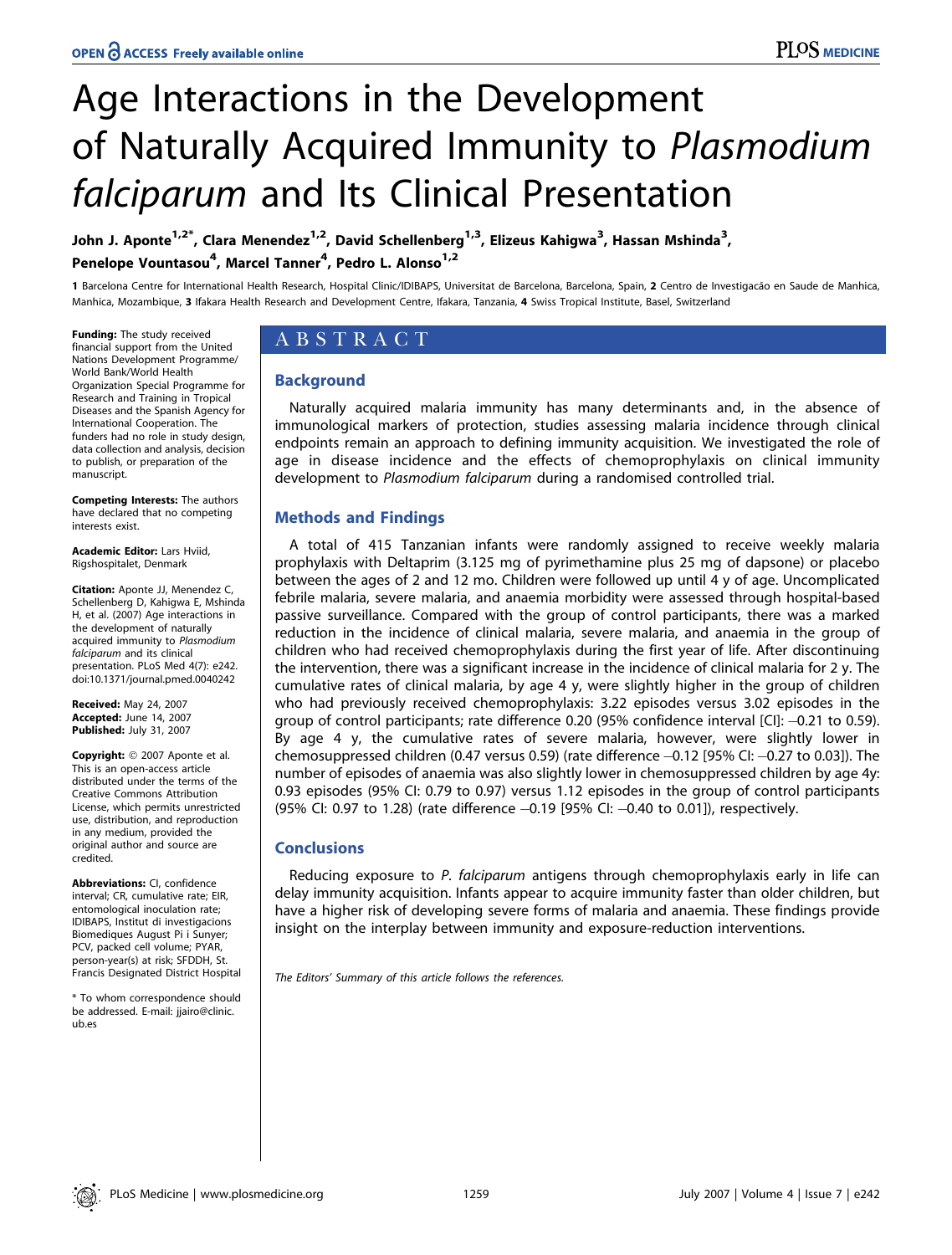# Introduction

More than 100 y ago on the island of Java, Koch described how the clinical and parasitological manifestations of malaria decreased with age. He interpreted this as a function of acquired resistance through exposure to the parasite [1]. However, despite a plethora of immunological investigations, no surrogate marker of protective immunity has been identified. A number of humoral and cellular immune responses are known to be associated with reduced risk from Plasmodium falciparum infection and disease [2], but none has been shown to be causally related. Hence, studies assessing malaria incidence through its different clinical endpoints remain the best approach to determine the rate of acquiring immunity.

The relationship between the risk of malaria—as a surrogate of acquired immunity—and age is confounded by the intensity of transmission, because people living in hightransmission areas will tend to be exposed at younger ages. Hence, it is unclear as to whether it is the frequency of infection or age itself which is the prime determinant of the clinical manifestations. To our knowledge, few studies have had the opportunity to investigate the effect of age on the development of malaria immunity. Perhaps the best information comes from a descriptive study of parasitaemia in nonimmune migrants to malaria-endemic areas of Irian Jaya, which suggested that adults acquired sterilizing immunity more rapidly than children [3].

Information is also available on the age-related changes in the manifestations of clinical malaria, principally cerebral malaria and anaemia [4]. Malaria-associated anaemia is typically described in younger children (i.e.,  $\leq 2$  y) [5]. Historically, older children are also suspected to have a higher risk of cerebral malaria, but this age dependency is less well defined, owing partly to the difficulties in objectively assessing the neurological status in infants.

In our opinion, the effects of a limited period of suppression of malaria infection on the development of naturally acquired immunity have been insufficiently addressed by current research. The most complete evaluation of potential risks was carried out in the Gambia in the context of a placebo-controlled intervention trial [6]. Maloprim was administered for 5 y consecutively during the transmission season to children aged between 6 mo and 5 y. The study showed that there was a small, though not statistically significant, increase in the probability of dying during the year after chemoprophylaxis was stopped, but that chemoprophylaxis was associated with an overall improvement of survival [7].

A similar result was observed for malaria attacks. Malariaspecific antibody levels at the end of chemoprophylaxis and 1 y later were lower, but the lymphoproliferative responses to malaria antigens were increased in children who had received chemoprophylaxis (chemosuppressed group) [8,9]. More recently, a study in Tanzania gave infants malaria chemoprophylaxis with Deltaprim. The results of the intention-totreat analysis showed that malaria chemoprophylaxis had an efficacy of 60.5% and 57.3% in reducing the incidence of clinical malaria and severe anaemia, respectively, up to the age of 13 mo. However, after stopping chemoprophylaxis, the risks of both outcomes increased in the previously chemosuppressed group until the age of 18 mo, by 1.8 and 2.2, respectively [10].

Our study reports the effects of malaria chemoprophylaxis given during the first year of life on malaria, severe malaria, severe anaemia, and general morbidity during 4 y of clinical follow-up. Improved understanding of the development and determinants of anti-malaria immunity and the ability to cope with severe manifestations will not only help the rational design of vaccines, but will provide information as to the most appropriate use of malaria-control tools.

# Methods

## Study Area

The study was conducted between 1995 and 1999 in Ifakara, a town in the Kilombero District of the Morogoro region in Tanzania. The demographic and geographic characteristics of the area have been described in detail elsewhere [10]. At the beginning of the study, P. falciparum malaria transmission in the area was highly endemic; the average entomological inoculation rate (EIR) in a nearby village was about 300 infective bites per person per year [11]. During the course of this study, the malaria epidemiology changed [12], and an EIR of 29 (95% confidence interval [CI]: 19 to 44) was documented in 2000 [13]. St. Francis Designated District Hospital (SFDDH), a 370-bed facility, and its adjacent maternal and child-health clinic serve the town. A number of pharmacies and health dispensaries have also opened since deregulation of the health sector in the late 1990s. Malaria control during the study period relied on the prompt treatment of presumptive episodes with chloroquine. However, the prevalence of parasite resistance to chloroquine was very high (approximately 70% parasitological failure at day 7) [14]. The use of mosquito nets increased in the area from about 51% in 1996 to 71% in 2001. Malaria was responsible for 37% of all paediatric admissions to SFDDH in 1995, with a 3% case-fatality rate. There was a marked age dependence of malaria disease and death; 44% of cases and 54% of the inpatient malaria deaths occurred in children aged less than 1 y [5]. Severe anaemia (packed cell volume [PCV] <25%) was also an important cause of hospital admission and death; 41% of children aged less than 1 y were admitted with severe anaemia and, of these, more than 53% received a blood transfusion [5].

## Study-Design Population

In January 1995, a four-arm randomised placebo-controlled trial began assessing the efficacy of malaria chemoprophylaxis with weekly Deltaprim (3.125 mg of pyrimethamine plus 25 mg of dapsone) and/or iron supplementation between 2 and 12 mo of age for the prevention of malaria and anaemia in infants. Details of the study design and results during the first 18 mo of follow-up have been described elsewhere [10]. Only infants whose mothers had given written informed consent took part in the study. Research and ethical clearance was granted by the Medical Research Coordination Committee of the National Institute for Medical Research through the Tanzanian Commission of Science and Technology and the Hospital Clinic Ethics Committee in Barcelona, Spain. The present analysis is based on the incidence of overall and severe malaria morbidity, as well as severe anaemia, detected through the hospital-based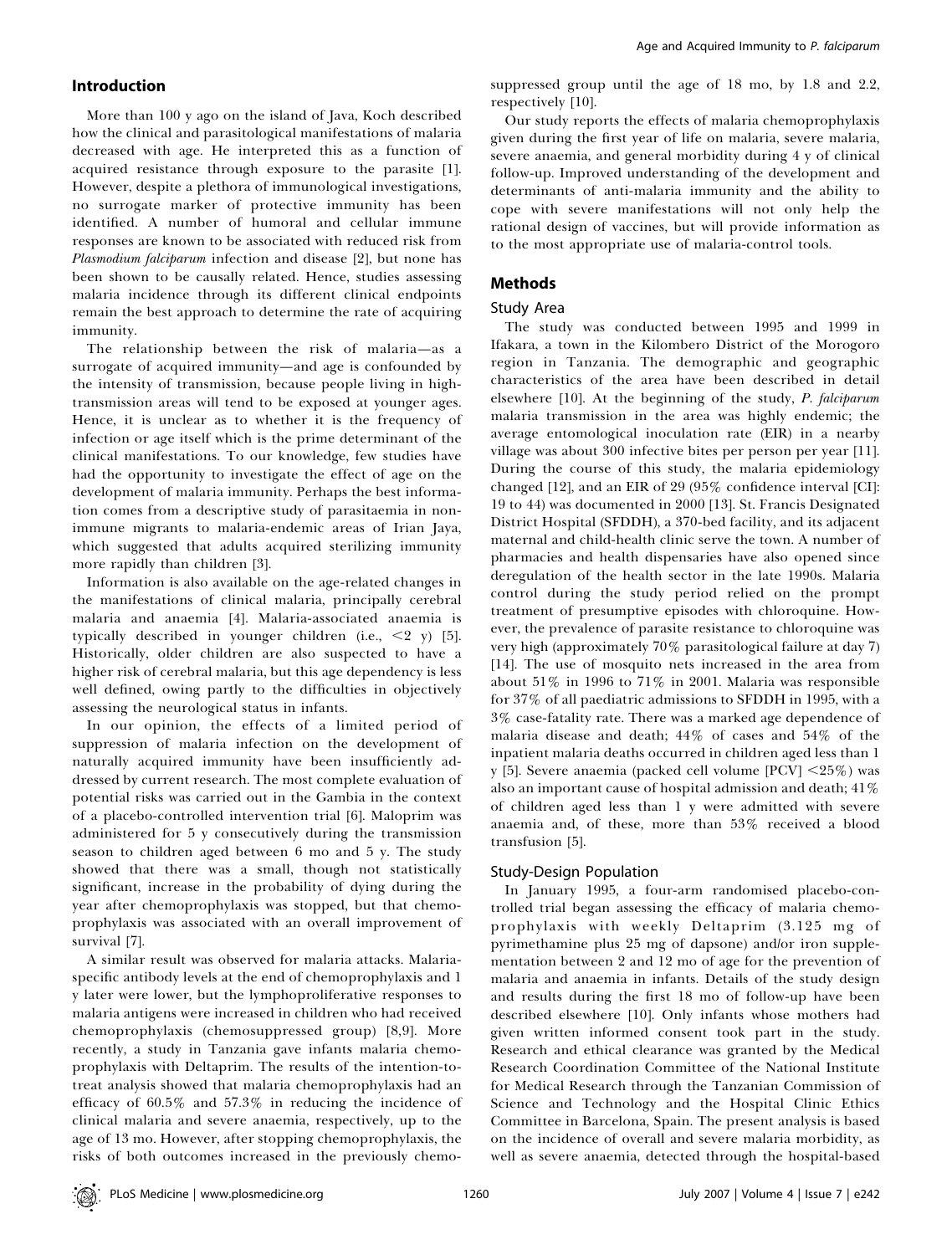

Figure 1. Trial Profile

doi:10.1371/journal.pmed.0040242.g001

passive case-detection system during the 4-y period following recruitment. In order to avoid any possible confounding effect of the iron supplementation, the two cohorts of children receiving iron are not included in this analysis. The long-term effects and safety of iron supplementation are presented elsewhere (Menendez et al., unpublished data).

## Morbidity Surveillance

Since 1994, SFDDH and its adjacent maternal and childhealth clinic have used a round-the-clock, passive casedetection surveillance system. Project officers issued a questionnaire, which recorded a patient's main symptoms and signs upon admission, and they also conducted basic laboratory investigations for all children who were ill. A unique identification card given to all study participants (children who had received chemoprophylaxis [chemosuppressed group] as well as control participants) at recruitment allowed their identification during all contact with the project personnel. A system of bi-monthly demographic surveillance provided information on vital events not registered at the hospital. Malaria smears were prepared for all inpatients and for out-patients when there was fever, history of fever, or pallor.

### Laboratory Methods

Thick blood films were stained with Giemsa and read on a light microscope following standard quality-control procedures [15]. The PCVs were measured using a micro-centrifuge and a Hawksley haematocrit reader (http://www.hawksley.co. uk/).

#### Statistical Methods and Definitions

Clinical malaria was defined as an episode of fever (axillary temperature  $>37.5$  °C) plus *P. falciparum* parasitaemia of any density at any contact with the health services. Severe anaemia was defined as a PCV of less than 25% at any contact with the health services. Severe malaria was defined as the presence of parasitaemia together with any of the following risk factors: dehydration, respiratory distress, impaired consciousness, and hypoglycaemia. These factors were selected because they had been previously shown to be

independently associated with death for children in the study setting [5]. In order to avoid double counting of episodes, children who had been treated for clinical malaria, severe malaria, or severe anaemia were considered not to be at risk for a new episode during a 28-d period after beginning treatment. For each outcome (clinical malaria, severe malaria, and severe anaemia), a monthly incidence was calculated using the number of episodes divided by the time during which the patient had been at risk and expressed as episodes per person-years at risk (PYAR) for the two groups.

The effect of chemoprophylaxis on the risk of clinical malaria and anaemia changes with age, and is different before and after the period of chemoprophylaxis. Thus, in order to produce smooth estimates of the effect of chemoprophylaxis with age, we modelled the incidence of clinical malaria, severe anaemia, and other outcomes using Poisson regression models of small time intervals, and imposing Bayesian autoregressive constraints. This type of model allows the effect of chemoprophylaxis to change with time but, for any given time period, the effect should be similar to the effect in the previous period of time. Details of the models are presented in Protocol S1.

In order to compare the occurrence of malaria, anaemia, or other outcomes, we calculated the cumulative rate (CR) as the area under the curve for the estimated monthly incidence in each treatment group. The CR at any given age could be interpreted as the expected number of episodes that a child experiences up to that age. Details of the CR estimation are presented in Protocol S1. The graphs were produced using Stata version 8.0 (Stata Corporation, http://www.stata.com/) software. For the Bayesian models, we present the mean posterior value and the 95% CIs. Bayesian models were fitted using WinBugs 1.4 [16] and the Bugs.R procedure [17].

## Results

The trial profile for the intervention and corresponding cohort of control participants is shown in Figure 1. Of the original 415 children, 256 (61.7%) completed the 4 y of follow-up. Thirty-two children (7.7%) died, 121 (29.2%) migrated or were lost to follow-up, and six (1.4%) refused to continue in the study.

# Risk of Clinical Malaria

Figures 2–4 present the relationship between the different outcomes and age. The age-specific monthly incidence of clinical malaria in the two cohorts is shown in Figure 2A. The malaria risk in children receiving placebo declined slowly during the first 4 y of life, from 0.96 episodes/PYAR in children aged between 2 and 12 mo of age to 0.72 episodes/ PYAR in children aged between 1 and 4 y (Table 1). The risk of malaria during the first year of life was dramatically reduced to 0.31 episodes/PYAR by chemoprophylaxis, although there was a clear tendency for the size of this effect to decrease as the infants became older. Once prophylaxis was stopped, chemosuppressed children had a significantly higher rate of clinical malaria compared with their contemporary control participants, and this higher rate lasted for at least 18 mo (Figure 3A).

Figure 4A shows the CR for clinical malaria in the two cohorts. The advantage gained by the group of children who had received chemoprophylaxis during the first year of life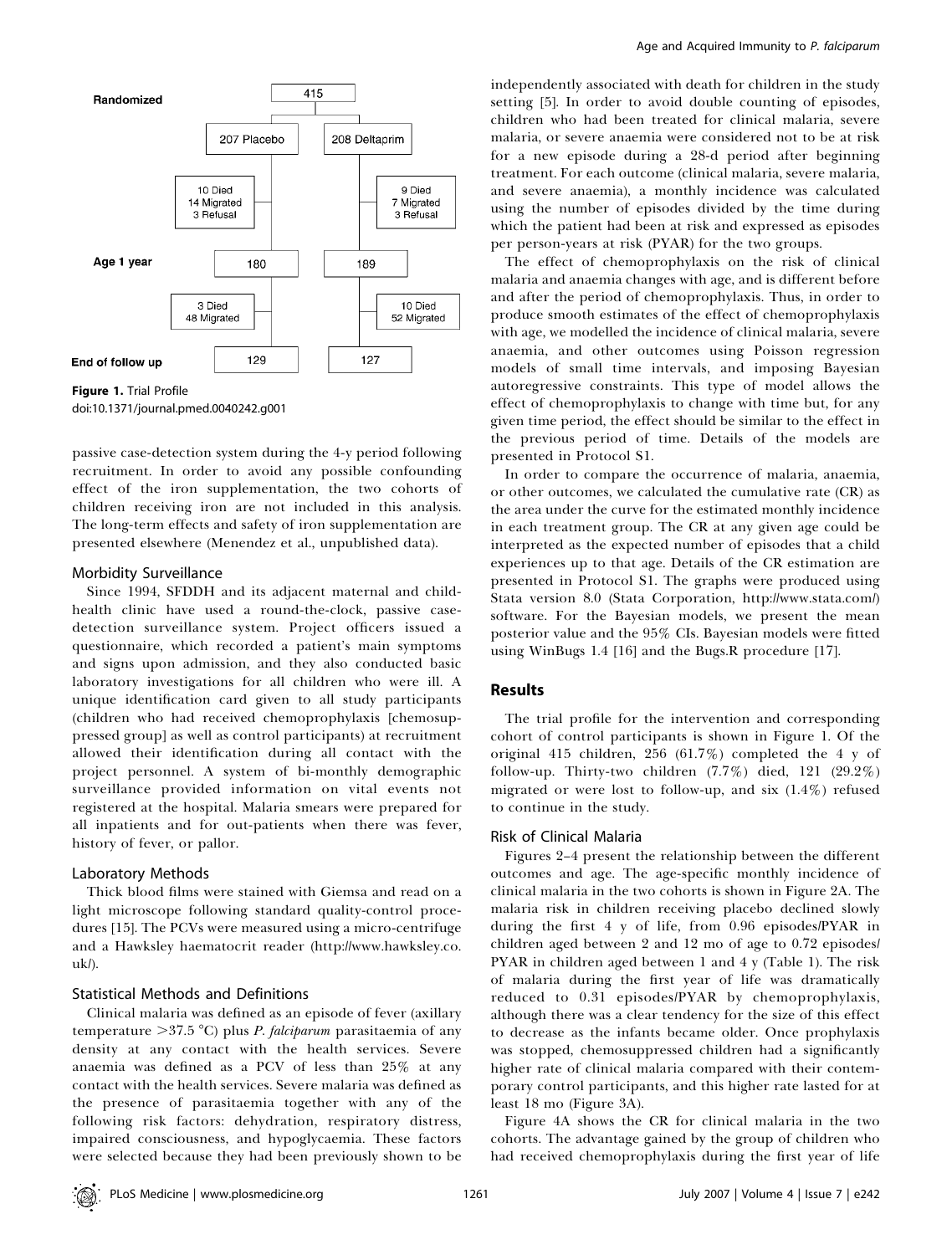

Figure 2. Incidence of Clinical Manifestations of Malaria by Group and Age (A) Clinical malaria, (B) severe malaria, and (C) severe anaemia. Episodes per PYAR are shown. doi:10.1371/journal.pmed.0040242.g002

was lost within the following 12 mo. At the end of the followup period, the CR was slightly higher in the chemosuppressed group versus the group of control participants; 3.22 episodes versus 3.02 episodes, CR difference of 0.20 (95% CI: -0.21 to 0.59).

# Risk of Severe Malaria

А

B

C

Figure 2B shows the monthly incidence of severe malaria between the two cohorts. Among children who were chemo-

suppressed during their first year of life, the distribution of severe malaria episodes is shifted to the right; by the age of 4 y, they experience an incidence rate of 0.32 episodes/PYAR. Children in the placebo group (control participants) had an average of 0.59 (95% CI: 0.48 to 0.71) episodes of severe malaria (Table 1) by the age of 4 y. Figure 3B shows the evolution of the relative rate of having a severe malaria episode during the 4 y of follow-up. As with the pattern for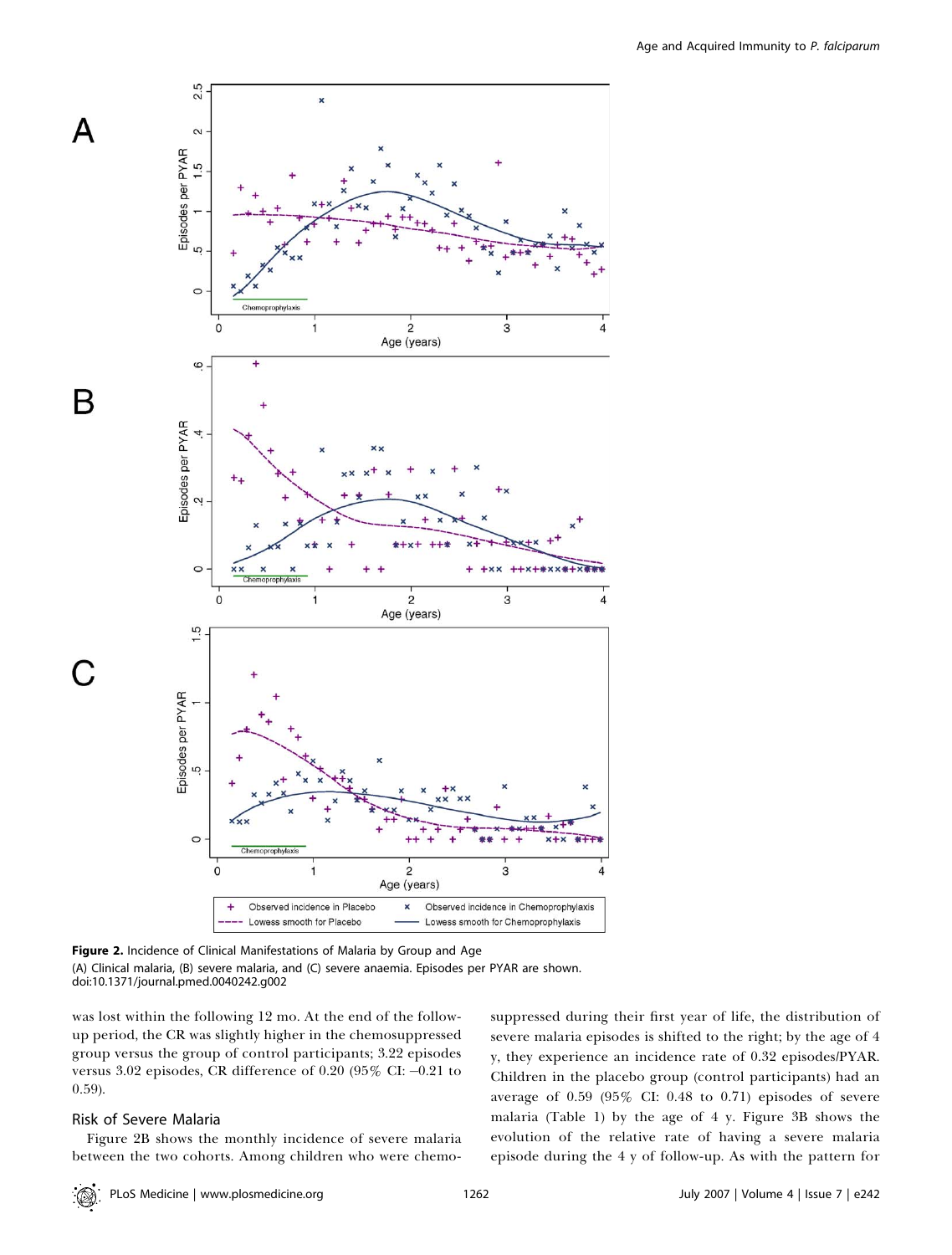

Figure 3. Relative Rates of Clinical Manifestations of Malaria by Age

(A) Clinical malaria, (B) severe malaria, and (C) severe anaemia. Relative-rate values higher than 1 indicate a higher incidence in the chemoprophylaxis group, whereas relative-rate values lower than 1 indicate a higher incidence in the placebo group. doi:10.1371/journal.pmed.0040242.g003

clinical malaria, the rebound in the risk of severe malaria starts immediately after discontinuing prophylaxis, but in this case is shorter, lasting for approximately 1 y. Thereafter, there is a tendency for the risk of severe malaria to be lower in the chemosuppressed group, but the difference is not significant. By the end of the follow-up period at the age of 4 y, the CR of severe malaria episodes was slightly lower in the intervention cohort of children who had received chemoprophylaxis during the first year (0.59 versus 0.47), with a rate difference of -0.12 (95% CI: -0.27 to 0.03) (Figure 4B).

# Risk of Severe Anaemia

Figure 2C shows the monthly incidence of severe anaemia. On average, by the age of 4 y, children will have had 1.12 (95%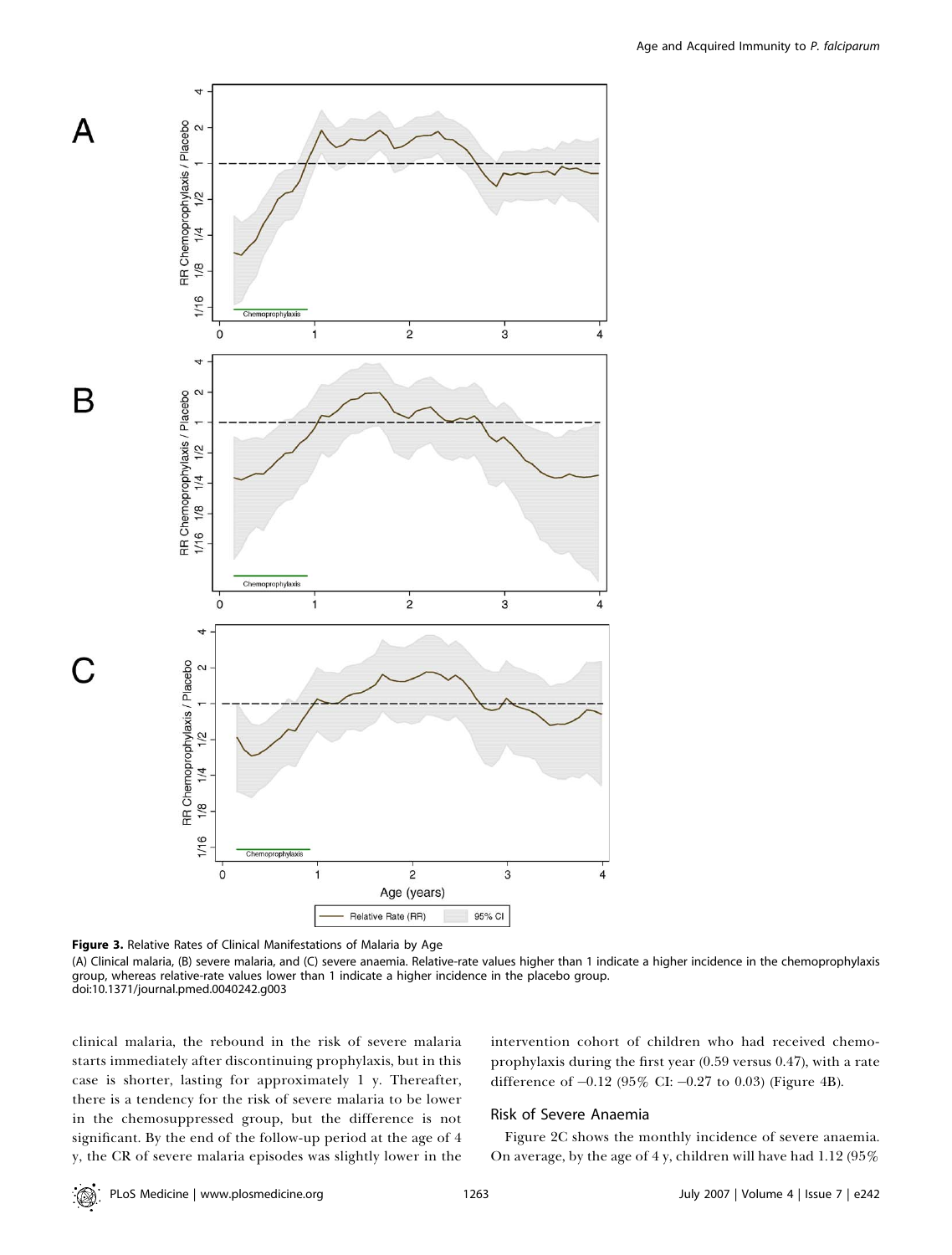

Figure 4. CRs of Clinical Manifestations of Malaria by Group and Age (A) Clinical malaria, (B) severe malaria, and (C) severe anaemia. doi:10.1371/journal.pmed.0040242.g004

CI: 0.97 to 1.28) episodes of anaemia with a PCV of  $\leq 25\%$ ; nearly half these episodes are in children aged less than 1 y (Table 1). This corresponds to an incidence rate of 0.77 episodes/PYAR.

Figure 3C compares the relative rate of developing anaemia up to the age of 4 y in the two cohorts. During prophylaxis, the anaemia rate was significantly lower in the chemosuppressed group, but there was a tendency for the efficacy of the intervention to decrease over time. Thereafter,

there was an increased risk of anaemia in the intervention group that did not equalize until around 30–36 mo of age. Figure 4C shows that the magnitude of the rebound for anaemia is relatively small. By the age of 4 y, chemosuppressed children had experienced a marked reduction in the risk of anaemia, and had a reduced CR (0.93 episodes [95% CI: 0.79 to 0.97] versus 1.12 [95% CI: 0.97 to 1.28]), corresponding to an overall difference of  $-0.19$  (95% CI:  $-0.40$  to 0.01).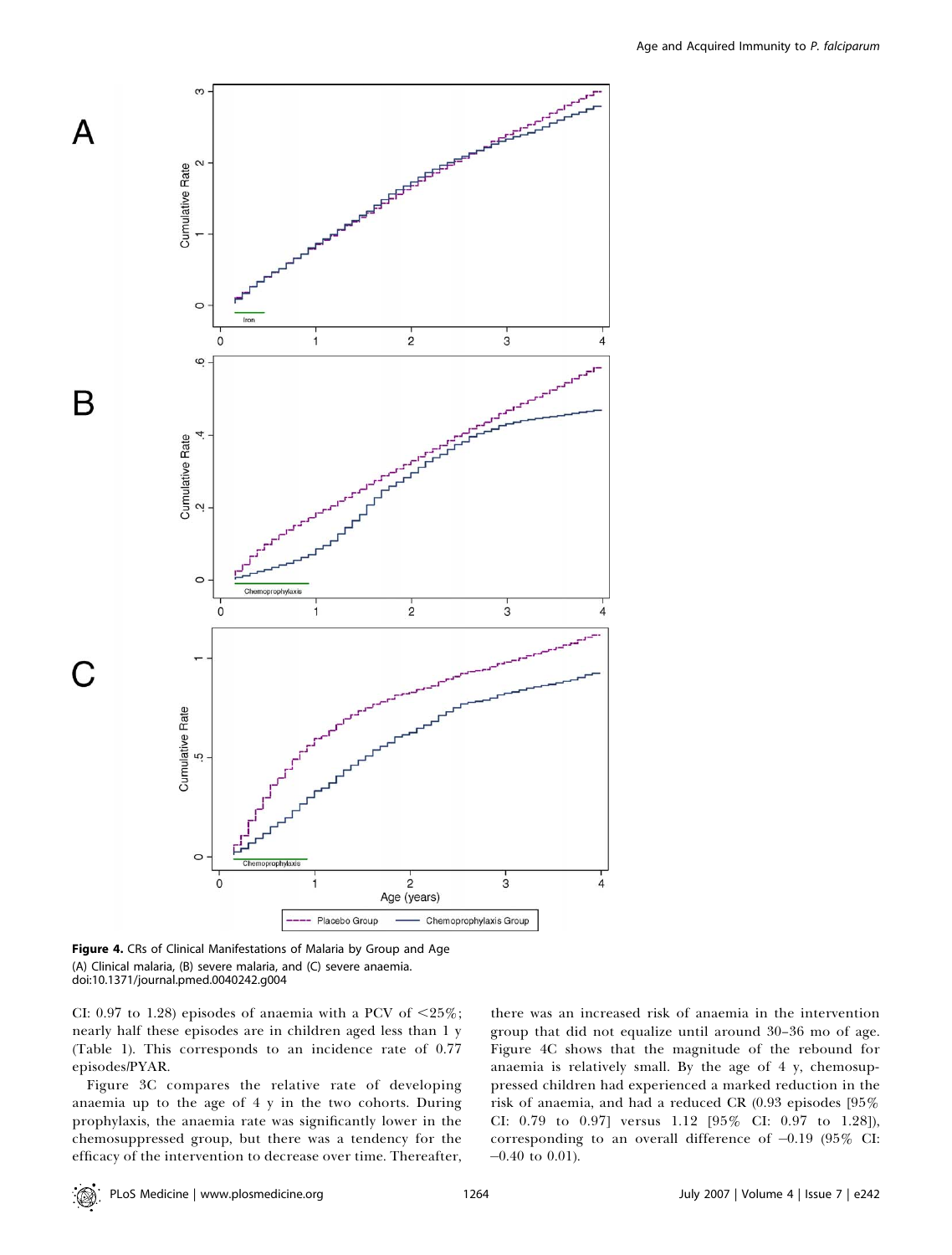| <b>Follow-Up Period</b> | <b>Symptoms Manifested</b> | <b>Placebo Group</b> |             |                  | Chemoprophylaxis Group |             |           |
|-------------------------|----------------------------|----------------------|-------------|------------------|------------------------|-------------|-----------|
|                         |                            | <b>Episodes</b>      | <b>PYAR</b> | <b>Incidence</b> | <b>Episodes</b>        | <b>PYAR</b> | Incidence |
|                         |                            |                      |             |                  |                        |             |           |
| During chemoprophylaxis | Clinical malaria           | 147                  | 153.0       | 0.96             | 52                     | 165.2       | 0.31      |
|                         | Severe malaria             | 51                   | 159.7       | 0.32             | 10                     | 168.0       | 0.06      |
|                         | Severe anaemia             | 119                  | 155.2       | 0.77             | 47                     | 165.4       | 0.28      |
| After chemoprophylaxis  | Clinical malaria           | 336                  | 469.1       | 0.72             | 469                    | 472.1       | 0.99      |
|                         | Severe malaria             | 47                   | 490.5       | 0.10             | 74                     | 500.9       | 0.15      |
|                         | Severe anaemia             | 72                   | 488.5       | 0.15             | 117                    | 497.9       | 0.24      |

#### Table 1. Incidence of Clinical Manifestation of Malaria by Follow-Up Period

doi:10.1371/journal.pmed.0040242.t001

#### Risk of Hospital Admissions

Children in the placebo group had, on average, 3.3 hospital admissions during the first 4 y of life (95% CI: 3.03 to 3.60), compared to 3.1 admissions (95% CI: 2.83 to 3.37) for children who had received chemoprophylaxis during the first year. The admission rate was highest in infants and decreased sharply with age (incidence rate of 1.25 admissions/PYAR).

# **Discussion**

This study investigated the development of clinical immunity against malaria during the first 4 y of life in two contemporaneous cohorts of children experiencing P. falciparum infections at different ages. A major strength of this study was that, although transmission intensity varied over the course of follow-up, both cohorts were similarly exposed to malaria. The incidence of clinical malaria in children receiving placebo fell gradually during the first 4 y of life, reflecting the natural development of immunity to uncomplicated clinical disease. However, the documented rate of immunity acquisition was slower than expected given the moderate-to-high transmission rate that had been estimated in the area. This may be partly explained by the fact that the study population had prompt access to diagnosis and treatment, which may delay the development of immunity [18,19]. Nonetheless, immunity development against severe malaria and severe anaemia in the group of control participants was faster, and was consistent with the long-standing view that a relatively small number of infections are sufficient to develop reasonably solid protection against the more severe consequences of *P. falciparum* infection [20].

Malaria chemoprophylaxis with Deltaprim in children aged between 2 and 12 mo caused a significant decrease in the risk of febrile malaria, anaemia, hospital admission, severe malaria, and all causes of hospital attendance during the first year of life. However, the reduction in these endpoints decreased with increasing age, approaching zero towards the end of the first year of life. The cause of this trend is unknown. Compliance did not decrease, and it is unlikely that drug resistance would develop in such a short timeframe. It is possible that the use of a standard recommended dose during the prophylaxis period, which was unlinked to a dose per weight of the child, resulted in sub-therapeutic drug concentrations in older children. A hypothetical reduction with age in the synergy between declining maternally transferred immunity and a moderately efficacious drug may also

contribute to the loss of drug efficacy during the first months of infancy. However, the loss in efficacy was also apparent in the latter months of infancy when transplacentally transferred antibodies are not expected to remain [21].

During the entire follow-up period, the difference in deaths was not statistically significant (19 versus 13 deaths,  $p=$ 0.512). There was an increased number of deaths in the chemosuppressed group (ten deaths versus three,  $p = 0.088$ ) in the 2–4 y age group. However, we were unable to obtain information on the causes and circumstances of those deaths. Given that the number of deaths was low, this difference is most likely to be due to chance, although we cannot rule out a potential and transient increased risk in mortality.

These findings have a number of important implications. Firstly, they lend support to the idea that there are a minimum number of episodes that an individual must experience before effective immunity is developed against mild uncomplicated malaria [22,23]. Secondly, it appears that children who start building immunity after the age of 1 y do so at a slower rate than those who start in infancy, explaining the long duration of the rebound. This difference may, in part, be a reflection of the decreasing EIR in the area. However, it is unlikely to be the main factor involved, as it would imply a rapid change in the transmission intensity that would have been reflected by a rapid drop in the malaria incidence in children receiving placebo—and this did not occur.

Thirdly, the results could be interpreted as suggesting that the benefits of chemoprophylaxis in infancy may be negated by the overall slight increase in the number of malaria episodes in the early years of life. The end of chemoprophylaxis was followed by an immediate increase in the incidence of febrile malaria, well beyond the incidence in placebo recipients—a so-called rebound effect. This increased risk continued for at least 18 mo and was large enough that, by the age of 2 y, the cohorts had experienced a similar number of febrile malaria episodes. Some authors have speculated that shifting the age pattern of disease to the right, in other words delaying the acquisition of immunity to older ages, may pose further hazards by increasing the more severe consequences of P. falciparum [24,25]. Our data do not support this conclusion, but instead suggest that a delayed acquisition of immunity may lead to a small, but not significant, increase in the cumulative number of malaria episodes and, importantly, to a lower CR of severe malaria. A similar pattern was observed for severe anaemia, which is the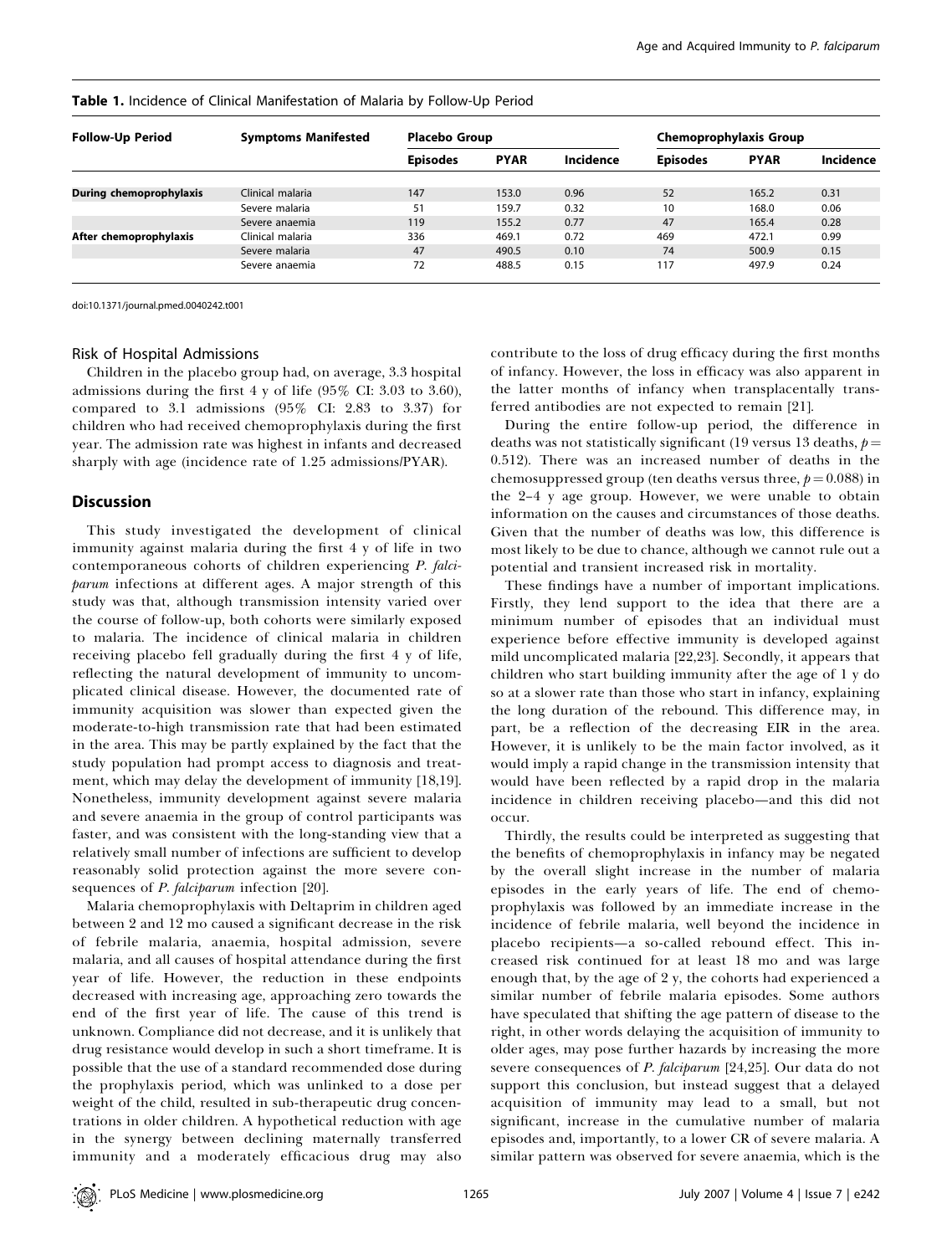other major life-threatening complication of malaria in young children. In summary, shifting the age pattern of disease to older age groups does not markedly affect the overall number of mild uncomplicated febrile episodes or lead to an increase in severe malaria, and it is associated with an overall decreased CR of severe anaemia.

Finally, the data provide insight into the effects of age on the clinical manifestations of infection. The observed reduction in the CR of severe anaemia in the intervention group provides a strong indication that malarial anaemia is dependent on the age at which infection takes place: children aged less than 1 y had a higher rate of anaemia than older children, as described by previous research [5]. Furthermore, it appears that this rate is not solely a function of acquired immunity or level of endemicity, but must be related to an age-dependent pathophysiological mechanism. Similarly, the CR of severe malaria was slightly lower in those children who had been previously chemosuppressed. Our data indicate that the risk of progressing from a mild to a severe episode of malaria or anaemia is greater in infants than in older children—a finding that has not been documented previously. Thus, delaying immunity acquisition does not appear to translate into increases in disease severity.

These results show that reducing exposure early in life in a very major way, such as through continuous prophylaxis, can slow down the development of clinical immunity and can lead to a rebound in the risk of disease. However, shifting the age pattern of disease may lead to an overall slightly increased cumulative rate of uncomplicated malaria which was not associated with an increase in severe malaria or severe anaemia. The rebound induced by continuous prophylaxis at this early age has not been documented in other exposurereduction interventions such as insecticide-treated bednets or when administering two or three treatment doses of antimalarials at routine immunization contacts during the first year of life (intermittent preventive treatment of malaria in infants) [26]. Finally, the results point at the intrinsic effect of young age in determining the risk of severe anaemia and of severe malaria and the need to target interventions that prevent malaria in young children and, particularly, in infants.

#### Supporting Information

Protocol S1. Details of the Statistical Models Used in the Study Found at doi:10.1371/journal.pmed.0040242.sd001 (85 KB DOC).

#### Acknowledgments

We are grateful to the parents and guardians of the children who participated in the study. We also thank the staff of the SFDDH and the Ifakara Health Research and Development Centre. Our thanks are also expressed to the hospital superintendent, P. Kibatala, and to the District Medical Officer, F. Lwilla. We thank the invaluable collaboration of Dr. Margarita Navia and Ms. Carolyin Daher in the revision of this manuscript. The Ifakara Health Research and Development Centre received general core funding from the Swiss Agency for Development and Cooperation.

Author contributions. JJA, CM, EK, HM, MT, and PLA designed the study. JJA, MT, and PLA analyzed the data. CM, DS, and EK enrolled patients. JJA, CM, DS, EK, HM, MT, and PLA contributed to writing the paper. EK, HM, and PLA collected data or performed experiments for this study. DS helped to coordinate the team that recruited and followed-up children in Ifakara. EK was involved in the recruitment of children for whom baseline data were collected through both clinical and laboratory tests. EK supervised the field work concerning weekly malaria chemoprophylaxis, and performed follow-up in cross-sectional surveys where physical examination of

children was done and laboratory tests were taken. EK also performed follow-up in passive case detection if the child became ill and needed clinical attention. PV was involved in the study design and data management, and supported the statistical analysis. MT assisted in coordinating the whole programme of which this paper is part.

#### References

- 1. Ross R (1910) The prevention of malaria. London: John Murray. 669 p.<br>2. Stevenson MM, Riley EM (2004) Innate immunity to malaria. Nat I
- Stevenson MM, Riley EM (2004) Innate immunity to malaria. Nat Rev Immunol 4: 169–180.
- 3. Baird JK (1995) Host age as a determinant of naturally acquired immunity to Plasmodium falciparum. Parasitol Today 11: 105–111.
- 4. Snow RW, Omumbo JA, Lowe B, Molyneux CS, Obiero JO, et al. (1997) Relation between severe malaria morbidity in children and level of Plasmodium falciparum transmission in Africa. Lancet 349: 1650–1654.
- 5. Schellenberg D, Menendez C, Kahigwa E, Font F, Galindo C, et al. (1999) African children with malaria in an area of intense Plasmodium falciparum transmission: Features on admission to the hospital and risk factors for death. Am J Trop Med Hyg 61: 431–438.
- 6. Greenwood BM, Greenwood AM, Bradley AK, Snow RW, Byass P, et al. (1988) Comparison of two strategies for control of malaria within a primary health care programme in the Gambia. Lancet 1: 1121–1127.
- 7. Greenwood BM, David PH, Otoo-Forbes LN, Allen SJ, Alonso PL, et al. (1995) Mortality and morbidity from malaria after stopping malaria chemoprophylaxis. Trans R Soc Trop Med Hyg 89: 629–633.
- 8. Otoo LN, Riley EM, Menon A, Byass P, Greenwood BM (1989) Cellular immune responses to *Plasmodium falcibarum* antigens in children receiving long term anti-malarial chemoprophylaxis. Trans R Soc Trop Med Hyg 83: 778–782.
- 9. Otoo LN, Snow RW, Menon A, Byass P, Greenwood BM (1988) Immunity to malaria in young Gambian children after a two-year period of chemoprophylaxis. Trans R Soc Trop Med Hyg 82: 59–65.
- 10. Menendez C, Kahigwa E, Hirt R, Vounatsou P, Aponte JJ, et al. (1997) Randomised placebo-controlled trial of iron supplementation and malaria chemoprophylaxis for prevention of severe anaemia and malaria in Tanzanian infants. Lancet 350: 844–850.
- 11. Smith T, Charlwood JD, Kihonda J, Mwankusye S, Billingsley P, et al. (1993) Absence of seasonal variation in malaria parasitaemia in an area of intense seasonal transmission. Acta Trop 54: 55–72.
- 12. Schellenberg D, Menendez C, Aponte J, Guinovart C, Mshinda H, et al. (2004) The changing epidemiology of malaria in Ifakara town, southern Tanzania. Trop Med Int Health 9: 68–76.
- 13. Drakeley C, Schellenberg D, Kihonda J, Sousa CA, Arez AP, et al. (2003) An estimation of the entomological inoculation rate for Ifakara: A semi-urban area in a region of intense malaria transmission in Tanzania. Trop Med Int Health 8: 767–774.
- 14. Hatz C, Abdulla S, Mull R, Schellenberg D, Gathmann I, Kibatala P, et al. (1998) Efficacy and safety of CGP 56697 (artemether and benflumetol) compared with chloroquine to treat acute falciparum malaria in Tanzanian children aged 1–5 years. Trop Med Int Health 3: 498–504.
- 15. Alonso PL, Smith T, Schellenberg JR, Masanja H, Mwankusye S, et al. (1994) Randomised trial of efficacy of SPf66 vaccine against Plasmodium falciparum malaria in children in southern Tanzania. Lancet 344: 1175–1181.
- 16. Spiegelhalter DJ, Thomas A, Best N, Lunn D (2003) WinBugs 1.4 [computer program]. Available: http://www.mrc-bsu.cam.ac.uk/bugs. Accessed 22 June  $200\bar{7}$ .
- 17. Gelman A (2004) Bugs.R [computer program]. Available: http://www.york.ac. uk/depts/maths/winbugs/bugsr.htm. Accessed 22 June 2007.
- 18. Gatton ML, Cheng Q (2004) Modeling the development of acquired clinical immunity to Plasmodium falciparum malaria. Infect Immun 72: 6538–6545.
- 19. Scheller LF, Azad AF (1995) Maintenance of protective immunity against malaria by persistent hepatic parasites derived from irradiated sporozoites. Proc Natl Acad Sci U S A 92: 4066–4068.
- 20. Gupta S, Snow RW, Donnelly CA, Marsh K, Newbold C (1999) Immunity to non-cerebral severe malaria is acquired after one or two infections. Nat Med 5: 340–343.
- 21. Achidi EA, Perlmann H, Salimonu LS, Perlmann P, Walker O, et al. (1995) A longitudinal study of seroreactivities to Plasmodium falciparum antigens in Nigerian infants during their first year of life. Acta Trop 59: 173–183.
- 22. Ntoumi F, Contamin H, Rogier C, Bonnefoy S, Trape JF, et al. (1995) Agedependent carriage of multiple Plasmodium falciparum merozoite surface antigen-2 alleles in asymptomatic malaria infections. Am J Trop Med Hyg 52: 81–88.
- 23. Trape JF, Rogier C (1996) Combating malaria morbidity and mortality by reducing transmission. Parasitol Today 12: 236–240.
- 24. Snow RW, Marsh K (2002) The consequences of reducing transmission of Plasmodium falciparum in Africa. Adv Parasitol 52: 235–264.
- 25. Lengeler C, Schellenberg JA, D'Alessandro U (1995) Will reducing Plasmodium falciparum malaria transmission alter malaria mortality among African children? Parasitol Today 11: 425.
- 26. Schellenberg D, Menendez C, Aponte JJ, Kahigwa E, Tanner M, et al. (2005) Intermittent preventive antimalarial treatment for Tanzanian infants: Follow-up to age 2 years of a randomised, placebo-controlled trial. Lancet 365: 1481–1483.